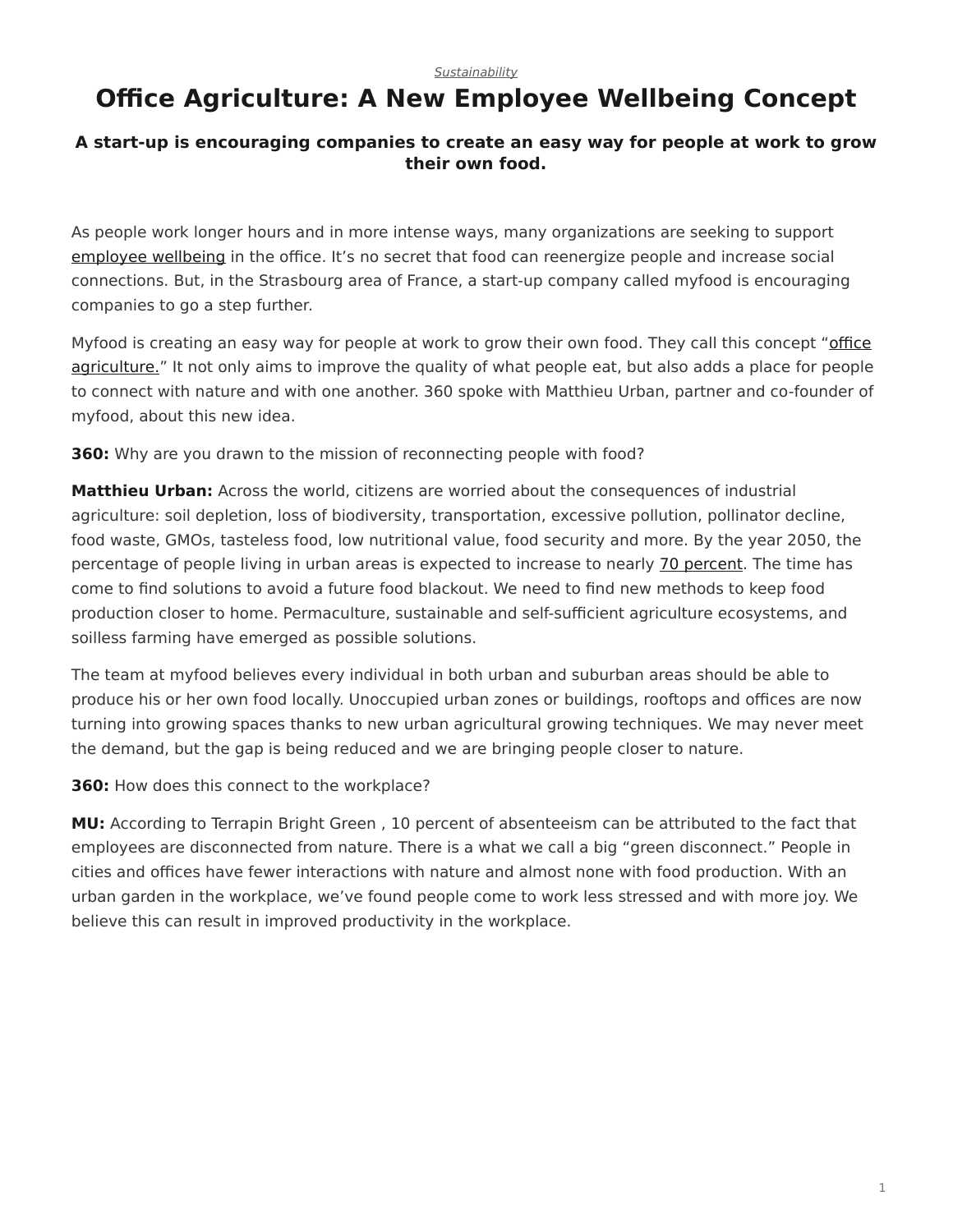Horticultural therapy is a process in which plants and gardening activities are used to improve the body, mind and spirit of those people of all ages, backgrounds and abilities. Horticultural therapy is currently being used in hospitals, rehabilitation centers, disability services, skilled nursing facilities and a range of community settings including people's homes and community gardens. One main factor is that amongst the five senses, touch is the one that has the strongest ability to reconnect people to the present moment. When gardening, you become fully connected to the present moment, thus cutting off negative throughts.

**360:** Where is this idea of "office agriculture" being introduced?

**MU:** Disruptive initiatives toward urban agriculture in the office are not emerging from small green startups, but from global organizations like Google, Microsoft, Ebay and Paypal. These tech companies are illuminating the path to some of the best methods that bridge urban agriculture with corporate social responsibility. Let me share a few examples:

During the annual Association for Vertical Farming (AVF) summit in Amsterdam, myfood researchers met with the director of urban farming at the Compass Group. The Compass Group contracts with Microsoft to manage its farming projects. They shared insight into the quiet, green revolution growing in the middle of Microsoft's Café 34. Under plasma lights, lettuce thrives in hydroponic towers. Meanwhile, microgreens are cultivated in a cooler behind the organic salad bar. In Microsoft's urban farming experiment, microgreens are used as a topping on pizzas and other dishes served at the café. They're also often the finishing touches to entrees served in the adjacent restaurant.

Microsoft is not alone. Google's campus includes many gardens, and their Farm to Table program looks for ways to educate people about the food industry. One highlight is a shipping container at the Googleplex called the Leafy Green Machine . And, at eBay's corporate headquarters in San Jose, California, employees can take a break from their computer screens and get their hands dirty by working at the campus vegetable garden. The program started in 2013 as an initiative of the local eBay Green Team, a group of eBay employees committed to making their worldwide operations, campuses, and communities more sustainable. The Green Team partnered with StartOrganic, a Bay-area vegetable garden services company, to install the garden's raised beds and organize educational programming for employees.

**360:** This movement goes beyond organizations too. Tell us about how some governments are getting involved?

**MU:** Beginning in 2016, the city of Paris kicked off a major initiative called "ParisCulteurs" with the objective to connect urban agriculture projects with available rooftops. Twenty-five companies and agencies such as RIVP, the public housing agency of the Paris region, soon volunteered to participate in the project. They offered their unused rooftop space to welcome sustainable initiatives, biodiversity and involve their employees in gardening. We should soon see productive greenhouses topping the architecture of the French capital. Myfood has recently installed greenhouses for restaurants, hotels, schools and retirement homes in addition to companies.

**360:** How do you work with companies to get people closer to producing their own food while at work?